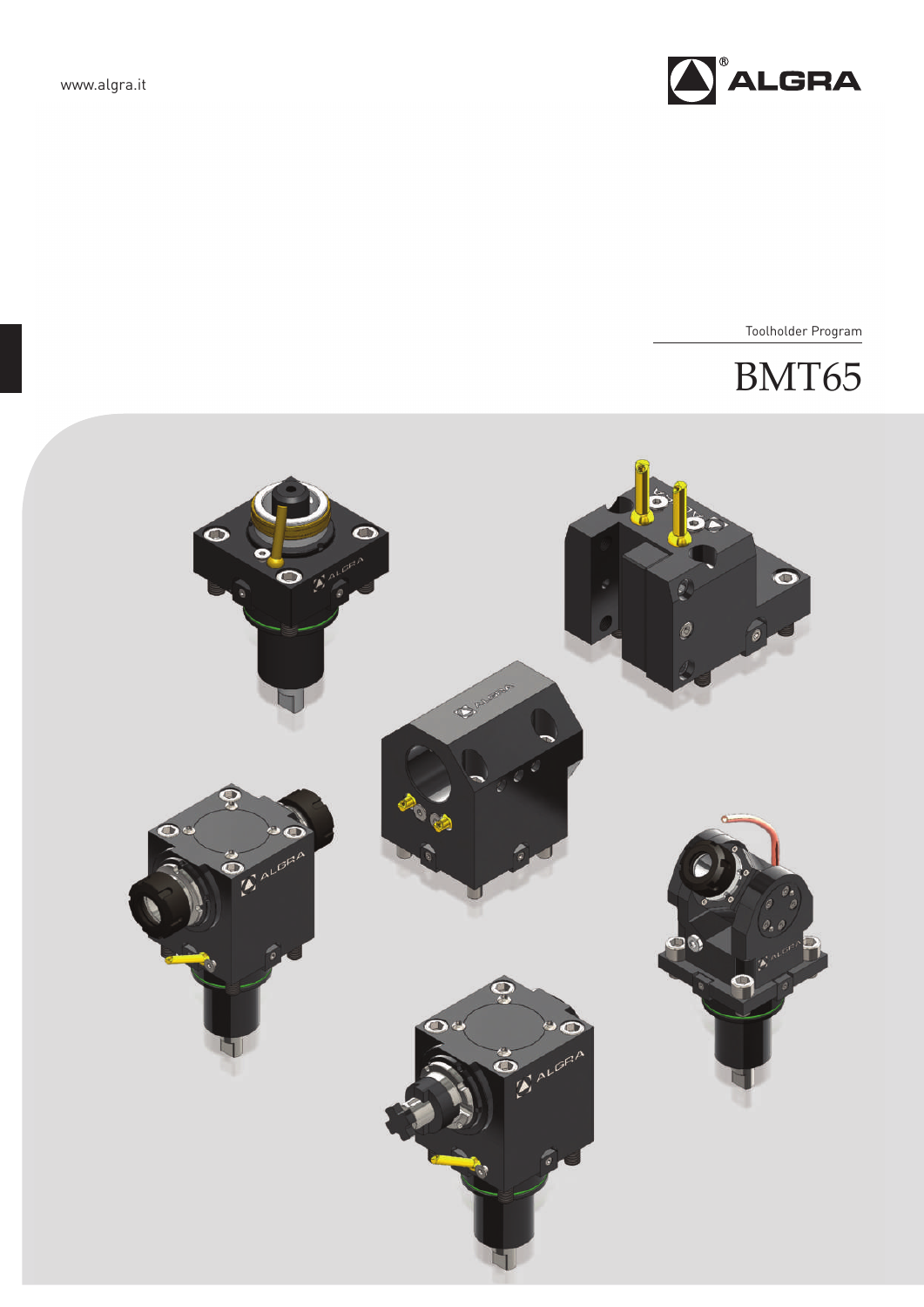$\overline{2}$ 

| <b>BMT65</b> | <b>Version</b> | <b>Tools</b><br><b>Clamping</b>                                                                            | <b>Center</b><br><b>Height</b>                             | Max.<br>speed                                                    | <b>Ratio</b>                                                   | <b>External</b>                                                                                                                     | Internal                             | Page        |
|--------------|----------------|------------------------------------------------------------------------------------------------------------|------------------------------------------------------------|------------------------------------------------------------------|----------------------------------------------------------------|-------------------------------------------------------------------------------------------------------------------------------------|--------------------------------------|-------------|
|              | $0^{\circ}$    | ER32 - DIN6499<br>ER20 - DIN6499<br>ER20 - DIN6499                                                         |                                                            | 6000rpm<br>24000rpm<br>12000rpm                                  | $i=1:1$<br>$i=1:4$<br>$i=1:2$                                  | RAPPS 32 121UT65<br>RAPPS 20 122UT65<br>RAPPD 20 1222UT65                                                                           | RAPPS 32 131UT65                     | 4<br>5<br>5 |
|              | $90^{\circ}$   | ER32 - DIN6499<br>ER32 - DIN6499<br>ER20 - DIN6499<br>ER20 - DIN6499<br>Ø22mm - DIN6358<br>Ø22mm - DIN6358 | 72mm<br>100mm<br>72mm<br>72mm<br>72mm<br>100 <sub>mm</sub> | 6000rpm<br>6000rpm<br>24000rpm<br>12000rpm<br>6000rpm<br>6000rpm | $i=1:1$<br>$i=1:1$<br>$i=1:4$<br>$i=1:2$<br>$i=1:1$<br>$i=1:1$ | RRPPS 32 121UT65<br>RRPPS 32 321UT65<br>RRPPS 20 122UT65<br>RRPPS 20 1222UT65<br><b>RRPFS 22 121UT65</b><br><b>RRPFS 22 321UT65</b> | RRPPS 32 131UT65<br>RRPPS 32 331UT65 | 6<br>6<br>7 |
|              | 90° Double     | ER32 - DIN6499<br>ER32 - DIN6499                                                                           | 72mm<br>100 <sub>mm</sub>                                  | 6000rpm<br>6000rpm                                               | $i=1:1$<br>$i=1:1$                                             | RRPPT 32 121UT65<br>RRPPT 32 321UT65                                                                                                |                                      | 8<br>8      |
|              | ±90°           | ER25 - DIN6499                                                                                             |                                                            | 6000rpm                                                          | $i=1:1$                                                        | ROPPS 25 121UT65                                                                                                                    | ROPPS 25 131UT65                     | 9           |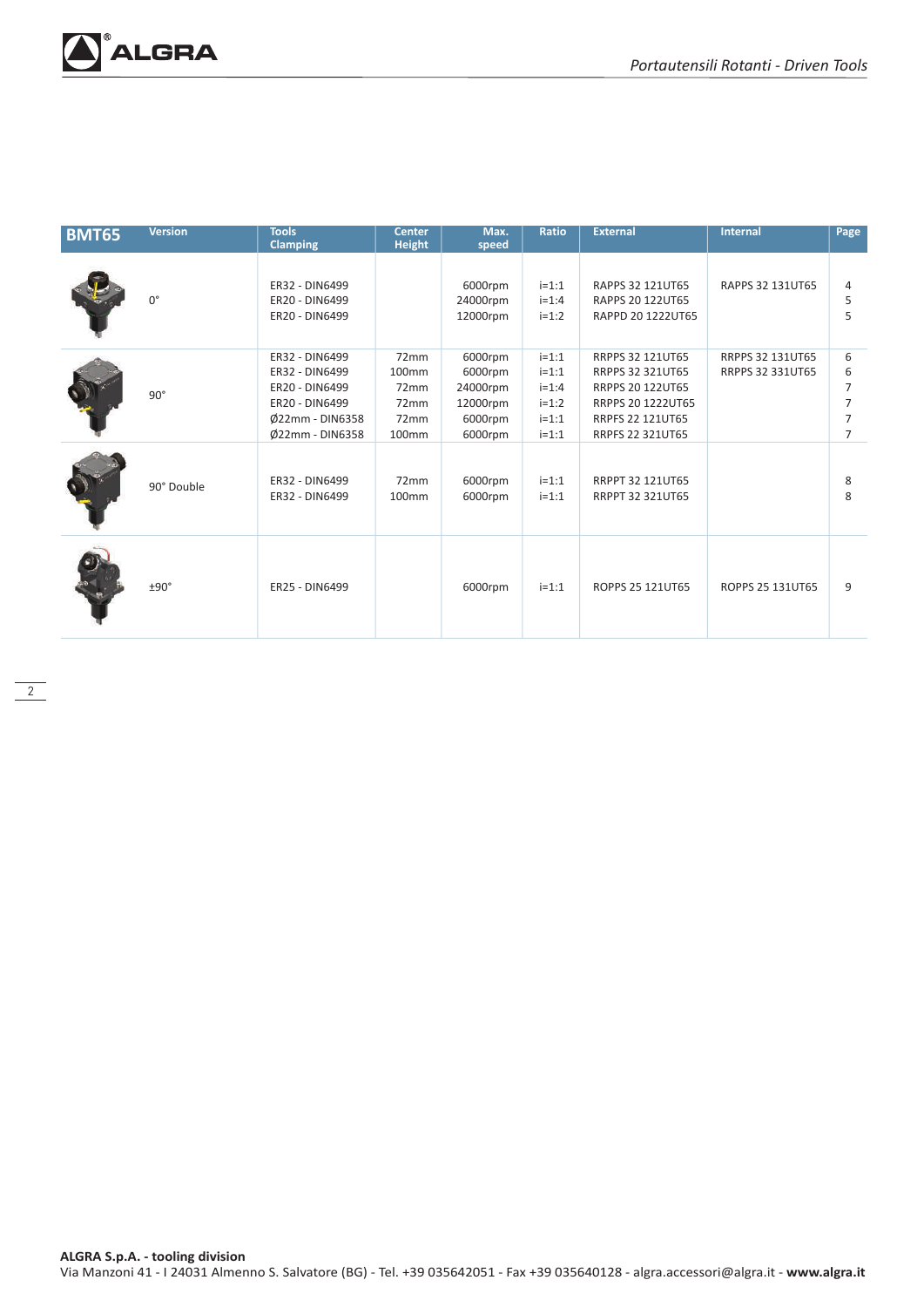$\overline{3}$ 

| <b>BMT65</b> | <b>Version</b>                                  | <b>Tools</b><br><b>Clamping</b>        | <b>Center</b><br><b>Height</b> | <b>Coolant</b>     | <b>ALGRA</b><br>Part No.             | Page     |
|--------------|-------------------------------------------------|----------------------------------------|--------------------------------|--------------------|--------------------------------------|----------|
|              | O.D. cutting holder                             | $\square$ 25mm                         | H:80mm                         | External           | E10/U 25 T65X80                      | 10       |
|              |                                                 | $\square$ 1"                           | H:80mm                         | External           | E10/U 1" T65X80                      | 10       |
|              | O.D. double holder                              | $\square$ 25mm                         | H:80mm                         | External           | E10/UD 25 T65X80                     | 10       |
|              |                                                 | $\square$ 1"                           | H:80mm                         | External           | E10/UD 1" T65X80                     | 10       |
|              | O.D. Y-axis double toolholders for both spindle | $\square$ 20mm                         | H:75mm                         | External           | E10/UQ 20 T65X75                     | 11       |
|              | Face and I.D. cutting holder                    | $\square$ 25mm                         | H:70mm                         | External           | E10/UA 25 T65X70                     | 11       |
|              |                                                 | $\square$ 1"                           | H:70mm                         | External           | E10/UA 1" T65X70                     | 11       |
|              | <b>Blade Holder</b>                             | 32mm                                   | H:80mm                         | External           | E10/TT 32 T65X80                     | 12       |
|              |                                                 | $Ø$ 40mm                               | H:72mm                         | Int/Ext            | E10/B 40 T65X72                      | 12       |
|              |                                                 | $\varnothing$ 50mm<br>$\emptyset$ 1.5" | H:72mm<br>H:72mm               | Int/Ext<br>Int/Ext | E10/B 50 T65X72<br>E10/B 1.5" T65X72 | 12<br>12 |
|              | Boring Bar holder                               | Ø2"                                    | H:72mm                         | Int/Ext            | E10/B 2" T65X72                      | 12       |
|              |                                                 | $\emptyset$ 40mm                       | H:100mm                        | Int/Ext            | E10/B 40 T65X100                     | 12       |
|              |                                                 | $\emptyset$ 1.5"                       | H:100mm                        | Int/Ext            | E10/B 1.5" T65X100                   | 12       |
|              |                                                 | $\phi$ 40mm                            | H:115mm                        | Int/Ext            | E10/B 40 T65X115                     | 12       |
|              |                                                 | $\emptyset$ 1.5"                       | H:115mm                        | Int/Ext            | E10/B 1.5" T65X115                   | 12       |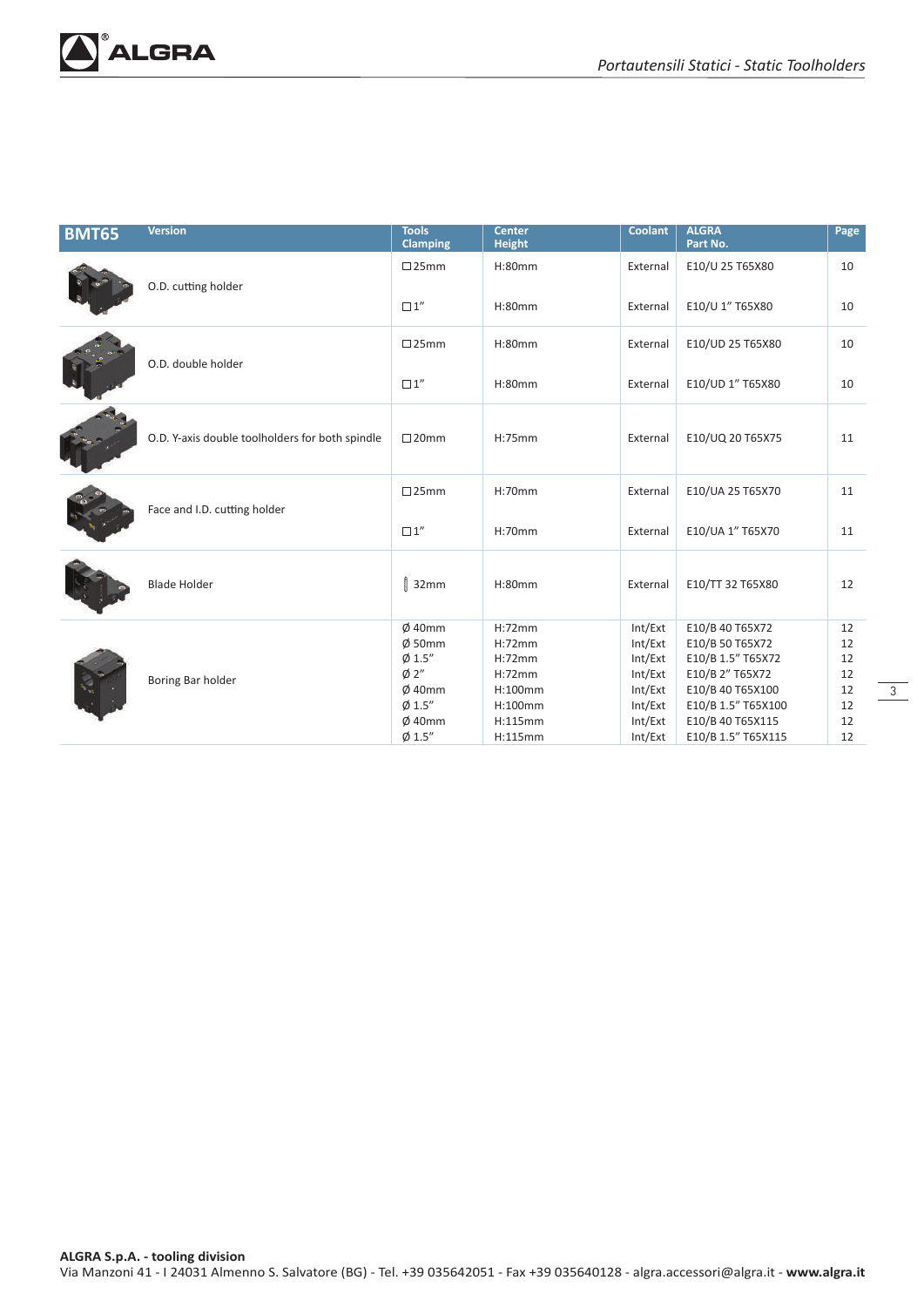







| Codice<br>1/BMT65                    | D<br>code - code - Bestell Nr. | ER | H | H1 | H2  | (min-max)        | L1 | L2 | $\mathbf{A}$ | B. | A1 | <b>B1</b> | A2 | <b>B2</b> | $M_2$ | n <sub>2</sub><br>$Nm   min-1 $ | kW. |
|--------------------------------------|--------------------------------|----|---|----|-----|------------------|----|----|--------------|----|----|-----------|----|-----------|-------|---------------------------------|-----|
|                                      | 65<br><b>RAPPS 32 121UT65</b>  | 32 |   |    | 112 | $68,5 \div 72,2$ | 32 |    | 73           | 70 | 94 | 94        |    |           | 70    | 6000                            | 10  |
| $\frac{1}{20202}$<br>$0^{\circ}$     |                                |    |   |    |     |                  |    |    |              |    |    |           |    |           |       |                                 |     |
| <b>DIN 6499</b><br>$+1(1:1)$         |                                |    |   |    |     |                  |    |    |              |    |    |           |    |           |       |                                 |     |
| $\widetilde{\mathbb{H}}$<br>EXTERNAL |                                |    |   |    |     |                  |    |    |              |    |    |           |    |           |       |                                 |     |



4





|                                  | 2/BMT65         |                                 | Codice<br>code - code - Bestell Nr. | D  | <b>ER</b> | н | H1 | H2  | (min-max)        | L1 | L <sub>2</sub> | A  | -B | A1 | <b>B1</b> | A2 | <b>B2</b> | M <sub>2</sub><br>N <sub>m</sub> | n <sub>2</sub><br>$min-1$ | <b>kW</b> |
|----------------------------------|-----------------|---------------------------------|-------------------------------------|----|-----------|---|----|-----|------------------|----|----------------|----|----|----|-----------|----|-----------|----------------------------------|---------------------------|-----------|
| $0^{\circ}$                      | <b>DIN 6499</b> | $+1(1:1)$                       | <b>RAPPS 32 131UT65</b>             | 65 | 32        |   |    | 112 | $68,5 \div 72,2$ | 32 |                | 73 | 70 | 94 | 94        |    |           | 70                               | 6000                      | 10        |
| $\mathbb{H}^*$<br>€<br>INT./EXT. | 80 bar          | a (<br>Filtration<br>$30 \mu m$ |                                     |    |           |   |    |     |                  |    |                |    |    |    |           |    |           |                                  |                           |           |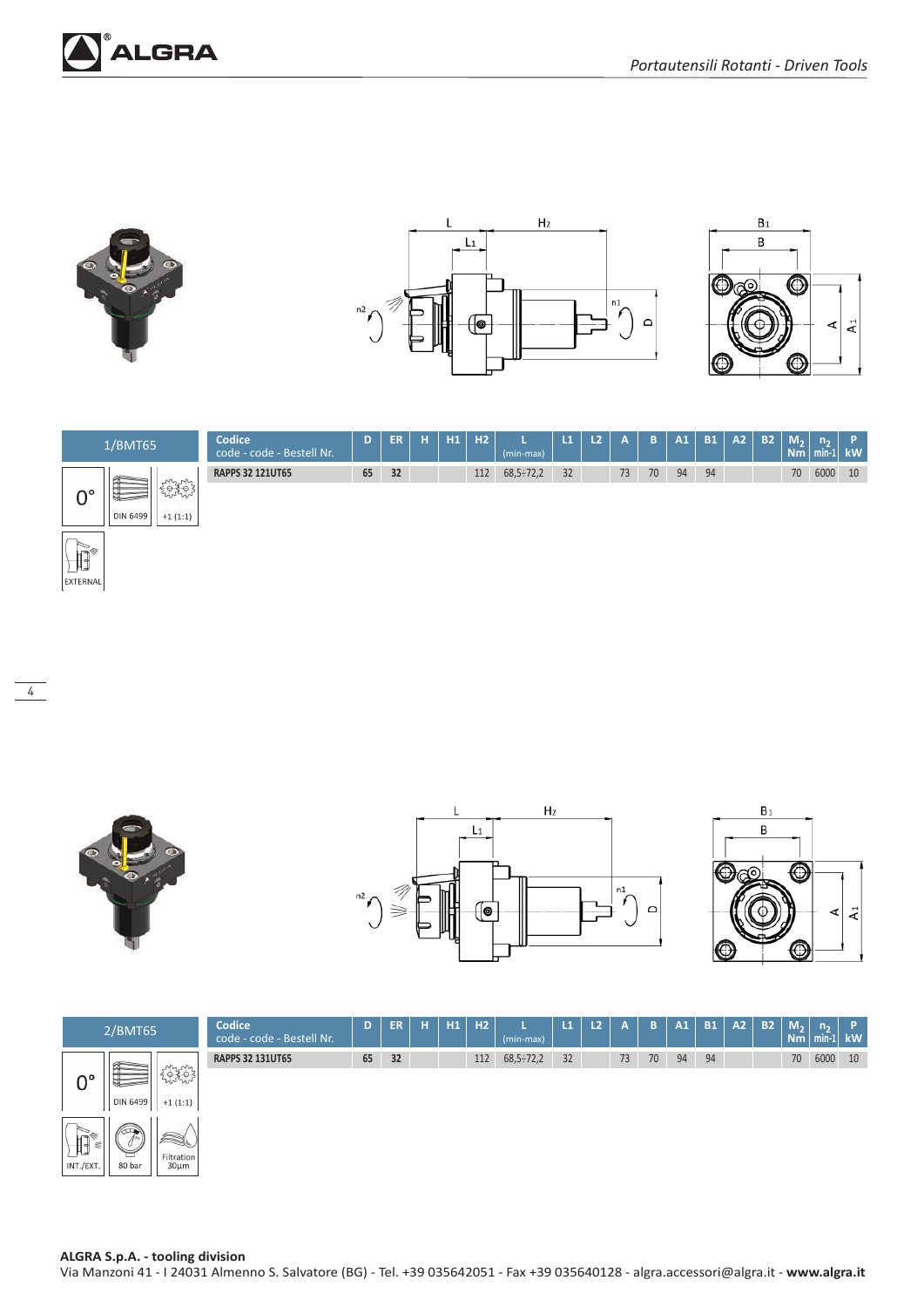







|                                                                                                                                                                                                                                                                                                                                                                 | 3/BMT65                                        | Codice<br>code - code - Bestell Nr. | D  | ER              | н | H1 | H2 | (min-max)         | L1 | L <sub>2</sub> | A  | B  | A1  | <b>B1</b> | AA2 | <b>B2</b> | $M_2$<br>Nm | $\begin{vmatrix} n_2 \\ \text{min-1} \end{vmatrix}$ | VP.<br><b>kW</b> |
|-----------------------------------------------------------------------------------------------------------------------------------------------------------------------------------------------------------------------------------------------------------------------------------------------------------------------------------------------------------------|------------------------------------------------|-------------------------------------|----|-----------------|---|----|----|-------------------|----|----------------|----|----|-----|-----------|-----|-----------|-------------|-----------------------------------------------------|------------------|
| $0^{\circ}$                                                                                                                                                                                                                                                                                                                                                     | Mystig<br>ક્—⊕<br>$+4(1:4)$<br><b>DIN 6499</b> | <b>RAPPS 20 122UT65</b>             | 65 | 20 <sup>7</sup> |   |    |    | 112 122,5 - 126,2 | 96 |                | 70 | 73 | 120 | 94        |     |           |             | 20 24000                                            | 8                |
| $\begin{picture}(120,110) \put(0,0){\line(1,0){10}} \put(15,0){\line(1,0){10}} \put(15,0){\line(1,0){10}} \put(15,0){\line(1,0){10}} \put(15,0){\line(1,0){10}} \put(15,0){\line(1,0){10}} \put(15,0){\line(1,0){10}} \put(15,0){\line(1,0){10}} \put(15,0){\line(1,0){10}} \put(15,0){\line(1,0){10}} \put(15,0){\line(1,0){10}} \put(15,0){\line$<br>EXTERNAL |                                                |                                     |    |                 |   |    |    |                   |    |                |    |    |     |           |     |           |             |                                                     |                  |







 $\overline{5}$ 

| 4/BMT65                                                                                       | Codice<br>code - code - Bestell Nr. | D  | <b>ER</b> | н | H1 | H2  | (min-max)        | L1 | L2 | A  | B  | A1  | <b>B1</b> | A2 | <b>B2</b> | $\frac{M_2}{Nm}$ | $\frac{n_2}{\text{min-1}}$ | (P)<br><b>kW</b> |
|-----------------------------------------------------------------------------------------------|-------------------------------------|----|-----------|---|----|-----|------------------|----|----|----|----|-----|-----------|----|-----------|------------------|----------------------------|------------------|
| mustre<br>$\xi \oplus \overline{\phantom{0}}$<br>$0^{\circ}$<br>hoos<br>$-2(1:2)$<br>DIN 6499 | RAPPD 20 1222UT65                   | 65 | 20        |   |    | 112 | $101,3 \div 105$ | 71 | 52 | 70 | 73 | 122 | 94        | 45 |           | 35               | 12000                      | 8                |
| $\mathbb{H}^*$<br>EXTERNAL                                                                    |                                     |    |           |   |    |     |                  |    |    |    |    |     |           |    |           |                  |                            |                  |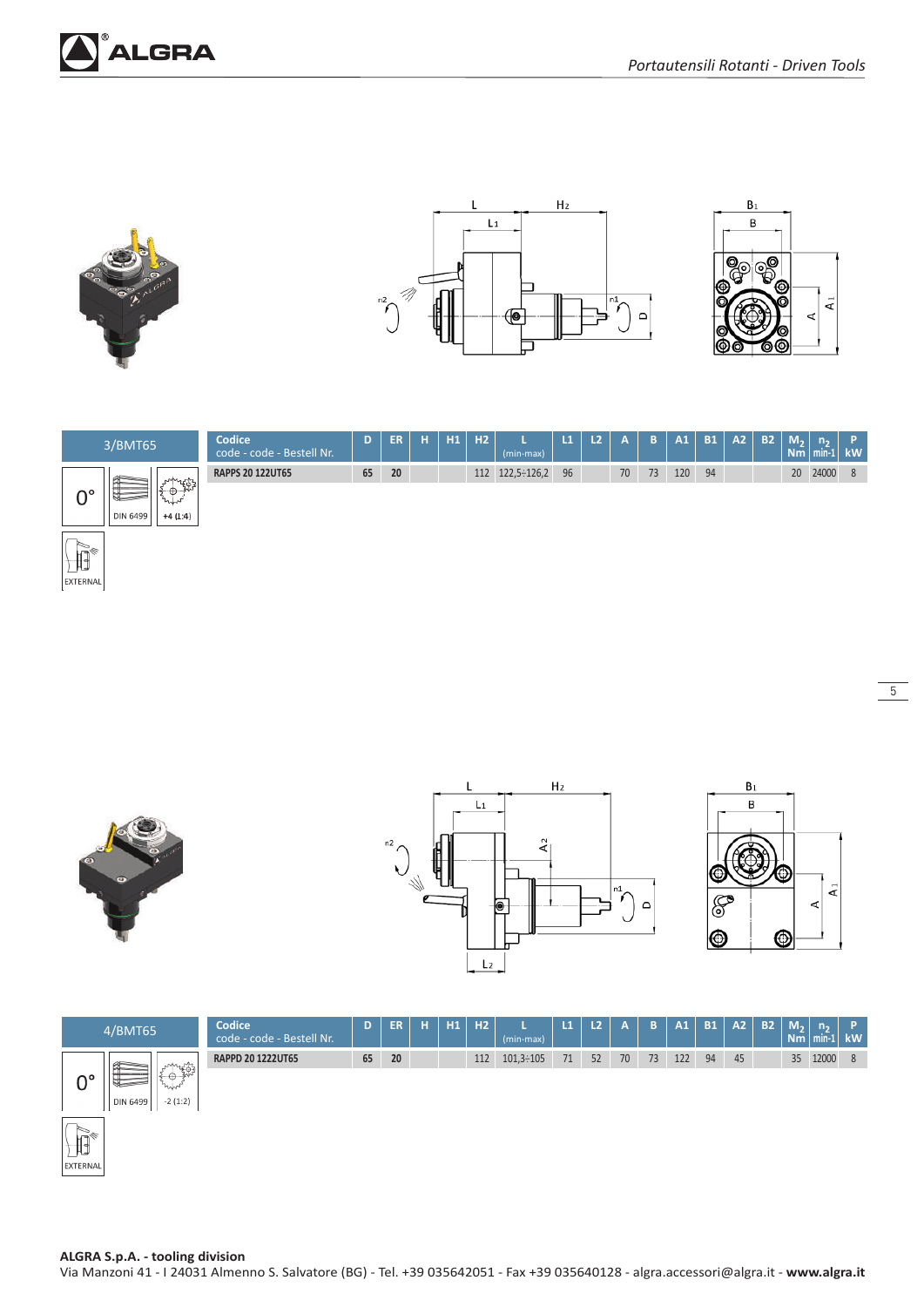



 $90^\circ$ 

 $\bigoplus_{i=1}^{\infty}$ EXTERNAL





| 5/BMT65  |                                                                                   | Codice<br>code - code - Bestell Nr. | D. | ER   | H   |     | $H1$ $H2$ | $(min-max)$ | $\mathbf{L}$ | L2 |    | $A \mid B$ |    |     | $AI$ $BI$ $A2$ | $ B2 M_2 $ | $\begin{array}{c c} M_2 & n_2 & P \\ \hline Nm & \text{min-1} & kW \end{array}$ |    |
|----------|-----------------------------------------------------------------------------------|-------------------------------------|----|------|-----|-----|-----------|-------------|--------------|----|----|------------|----|-----|----------------|------------|---------------------------------------------------------------------------------|----|
|          |                                                                                   | <b>RRPPS 32 121UT65</b>             | 65 | 32   | 72  | 104 | 112       | $89,9-93,6$ | 57.4         |    | 70 | 73         | 94 | 94  |                |            | 70 6000                                                                         | 10 |
|          | $\begin{array}{c} \xi_0 \xi_0 \\ \xi_1 \xi_2 \\ \xi_3 \xi_4 \xi_5 \\ \end{array}$ | <b>RRPPS 32 321UT65</b>             | 65 | - 32 | 100 | 132 | 112       | 89,9÷93,6   | 57.4         |    | 70 |            | 94 | -94 |                | 70         | 6000                                                                            | 10 |
| DIN 6499 | $-1(1:1)$                                                                         |                                     |    |      |     |     |           |             |              |    |    |            |    |     |                |            |                                                                                 |    |



 $\overline{6}$ 





|                        | 6/BMT65     |                          | Codice<br>code - code - Bestell Nr. | D  | ER | н   | H1  | H2  | $(min-max)$ | L1   | L <sub>2</sub> | A. | в  | A1 | <b>B1</b> | A2 | <b>B2</b> | M <sub>2</sub><br>Nm' | $n_{2}$<br>$min-1$ | P<br>kW. |
|------------------------|-------------|--------------------------|-------------------------------------|----|----|-----|-----|-----|-------------|------|----------------|----|----|----|-----------|----|-----------|-----------------------|--------------------|----------|
|                        |             |                          | <b>RRPPS 32 131UT65</b>             | 65 | 32 | 72  | 104 | 112 | 89,9÷93,6   | 63,4 |                | 70 | 73 | 94 | 94        |    |           | 70                    | 6000               | 10       |
| $90^{\circ}$           |             | दी देखें दे              | <b>RRPPS 32 331UT65</b>             | 65 | 32 | 100 | 132 | 112 | 89,9÷93,6   | 63,4 |                | 70 | 73 | 94 | 94        |    |           | 70                    | 6000               | - 10     |
|                        | DIN 6499    | $-1(1:1)$                |                                     |    |    |     |     |     |             |      |                |    |    |    |           |    |           |                       |                    |          |
| JU T<br>€<br>INT./EXT. | ∕<br>80 bar | Filtration<br>$30 \mu m$ |                                     |    |    |     |     |     |             |      |                |    |    |    |           |    |           |                       |                    |          |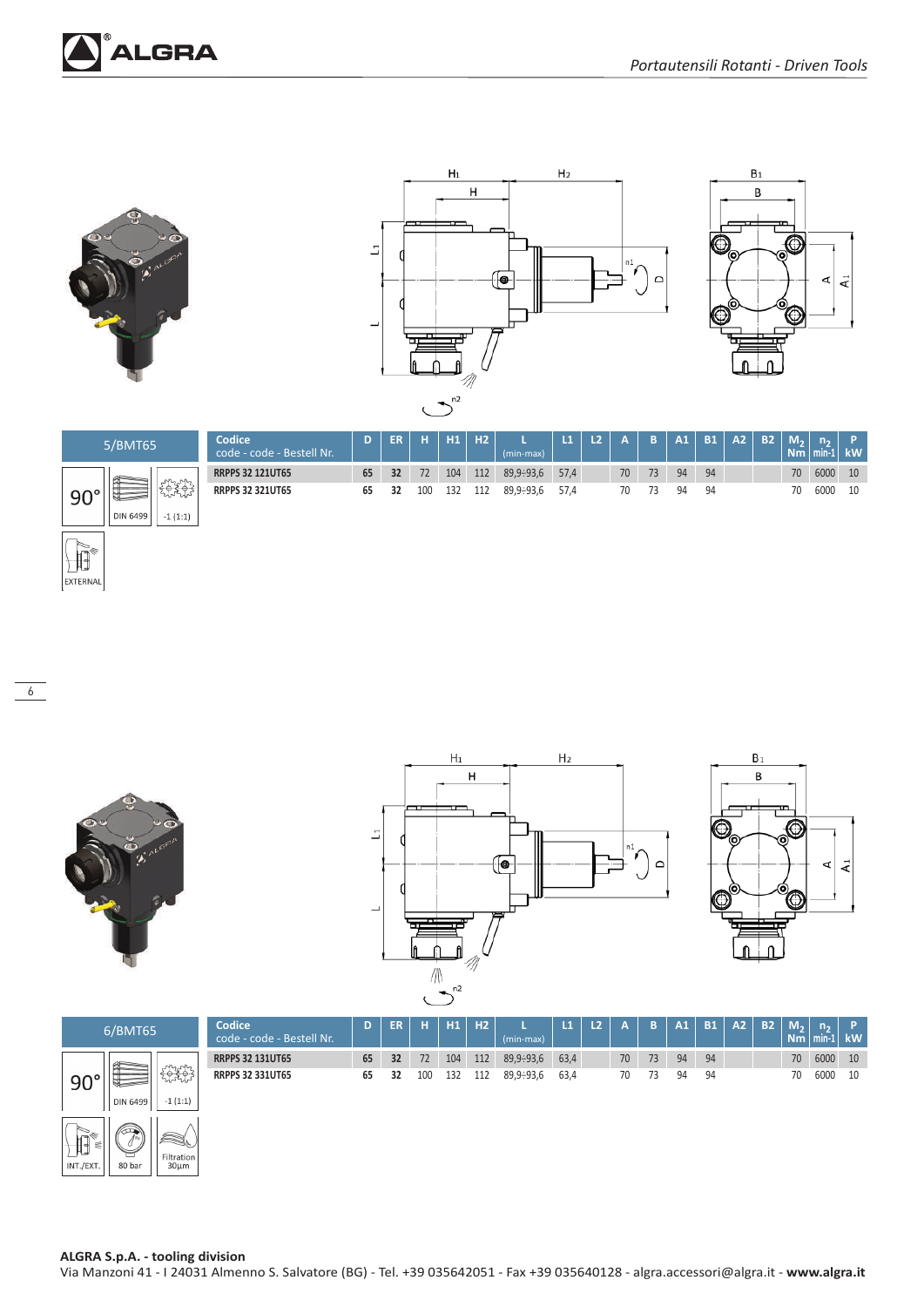









| 7/BMT65                      | Codice<br>code - code - Bestell Nr. | D. | ER | н  | <b>H1</b> | H2  | (min-max) | L1   | L2 | $\overline{A}$ | / B/ | A1 |     | $B1 \mid A2$ | <b>B2</b> | M <sub>2</sub> | n <sub>2</sub><br>Nm   min-1   kW | P |
|------------------------------|-------------------------------------|----|----|----|-----------|-----|-----------|------|----|----------------|------|----|-----|--------------|-----------|----------------|-----------------------------------|---|
| <b>THERE</b>                 | <b>RRPPS 20 122UT65</b>             | 65 | 20 | 72 | 112       | 112 | 89,9÷93,6 | 57,4 |    | 70             | 73   | 94 | -94 |              |           |                | 20 24000                          |   |
| non                          |                                     |    |    |    |           |     |           |      |    |                |      |    |     |              |           |                |                                   |   |
| <b>DIN 6499</b><br>$+4(1:4)$ |                                     |    |    |    |           |     |           |      |    |                |      |    |     |              |           |                |                                   |   |
|                              |                                     |    |    |    |           |     |           |      |    |                |      |    |     |              |           |                |                                   |   |

| 7/BMT65                      | Codice<br>code - code - Bestell Nr. | D  | ER. | (HII) |     | $H1$ $H2$ | $(min-max)$ | ี เ1 | L2 | A  | B <sub>1</sub> |    | $A1 \mid B1 \mid A2 \mid$ |  | $B2 \mid M_2$ | n <sub>2</sub><br>$Nm  min-1 $ kW | $\blacksquare$ |
|------------------------------|-------------------------------------|----|-----|-------|-----|-----------|-------------|------|----|----|----------------|----|---------------------------|--|---------------|-----------------------------------|----------------|
| mysos                        | <b>RRPPS 20 1222UT65</b>            | 65 | 20  | 72    | 104 | 112       | 89,9÷93,6   | 57,4 |    | 70 | 73             | 94 | 94                        |  | 35            | 12000                             | 8              |
|                              |                                     |    |     |       |     |           |             |      |    |    |                |    |                           |  |               |                                   |                |
| $+2(1:2)$<br><b>DIN 6499</b> |                                     |    |     |       |     |           |             |      |    |    |                |    |                           |  |               |                                   |                |

 $\begin{picture}(40,40) \put(0,0){\line(1,0){155}} \put(15,0){\line(1,0){155}} \put(15,0){\line(1,0){155}} \put(15,0){\line(1,0){155}} \put(15,0){\line(1,0){155}} \put(15,0){\line(1,0){155}} \put(15,0){\line(1,0){155}} \put(15,0){\line(1,0){155}} \put(15,0){\line(1,0){155}} \put(15,0){\line(1,0){155}} \put(15,0){\line(1,0){155}} \$ **EXTERNAL** 

 $90^\circ$ 







 $\overline{7}$ 

|                                | 8/BMT65           |           | Codice <sup>1</sup><br>code - code - Bestell Nr. | D  | -d  | н   | H1  | H2  |       | L1   | L <sub>2</sub> | $\mathbf{A}$ | B  | A1 | <b>B1</b> | AA2 | <b>B2</b> | M <sub>2</sub><br><b>Nm</b> | n <sub>2</sub> | (P)<br>kW |
|--------------------------------|-------------------|-----------|--------------------------------------------------|----|-----|-----|-----|-----|-------|------|----------------|--------------|----|----|-----------|-----|-----------|-----------------------------|----------------|-----------|
|                                |                   | mon       | <b>RRPFS 22 121UT65</b>                          | 65 | Ø22 | 72  | 104 | 112 | 103,5 | 57,4 |                | 70           | 73 | 94 | 94        |     |           | 70                          | 6000           | 10        |
| $90^{\circ}$                   | $R^{\pm}$<br>י⊫∪ו | 20303     | <b>RRPFS 22 321UT65</b>                          | 65 | Ø22 | 100 | 132 | 112 | 103,5 | 57,4 |                | 70           | 73 | 94 | 94        |     |           | 70                          | 6000           | - 10      |
|                                | <b>DIN 6358</b>   | $-1(1:1)$ |                                                  |    |     |     |     |     |       |      |                |              |    |    |           |     |           |                             |                |           |
| $\overline{\phantom{0}}$<br>H) |                   |           |                                                  |    |     |     |     |     |       |      |                |              |    |    |           |     |           |                             |                |           |

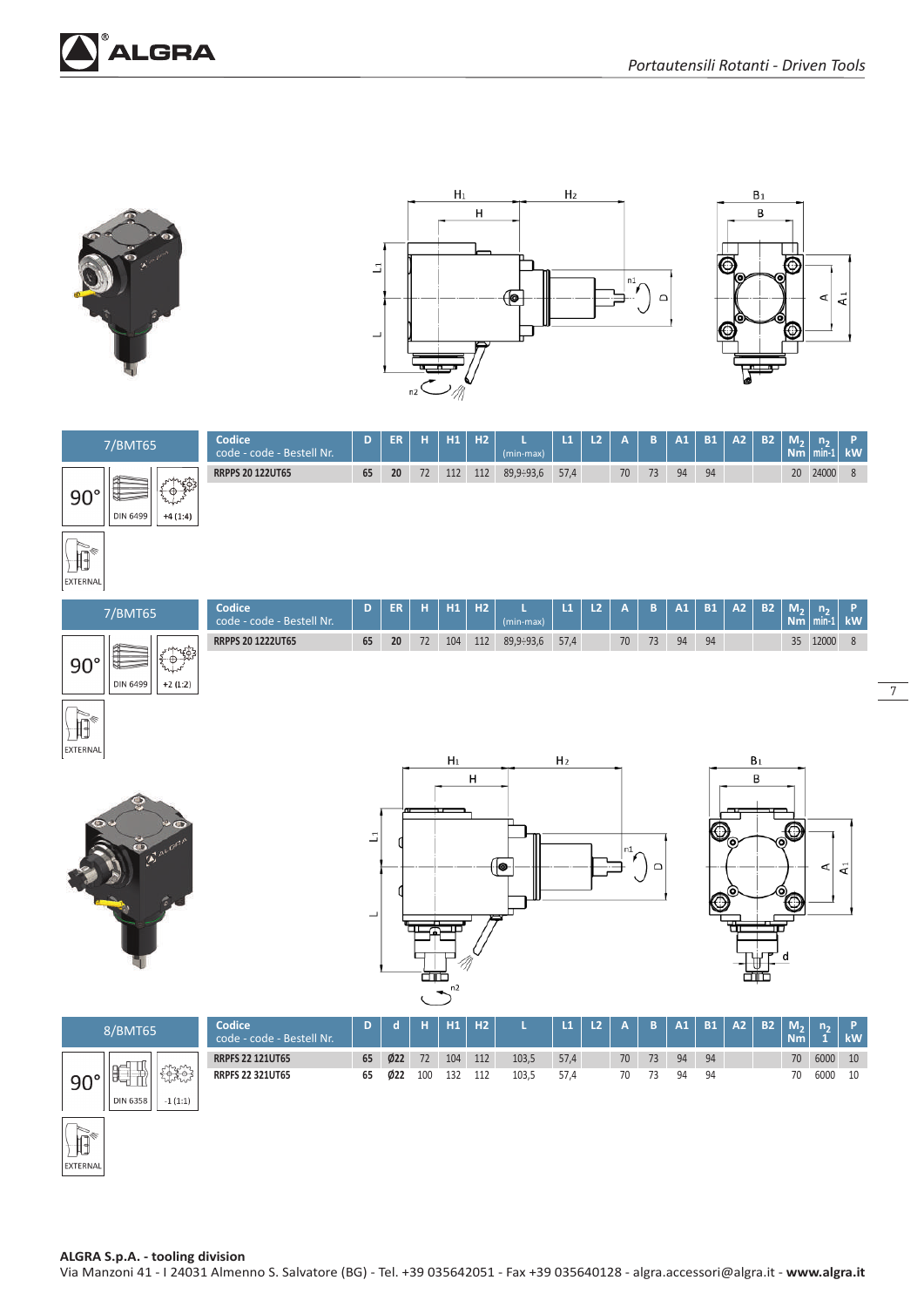







| 9/BMT65    |                 |                   | Codice<br>code - code - Bestell Nr. | D  | <b>ER</b> |     | $H$   $H1$ | H2  | (min-max)      | L1 | L2 | $\blacksquare$ | $-B1$ |    |    | $A1 \mid B1 \mid A2 \mid$ |    | $B2 \mid M_2 \mid n_2 \mid$<br>$\begin{array}{ c c c c }\n\hline\nM_2 & n_2 & P \\ \hline\nNm & \text{min-1} & \text{kW}\n\end{array}$ |     |
|------------|-----------------|-------------------|-------------------------------------|----|-----------|-----|------------|-----|----------------|----|----|----------------|-------|----|----|---------------------------|----|----------------------------------------------------------------------------------------------------------------------------------------|-----|
|            |                 |                   | <b>RRPPT 32 121UT65</b>             | 65 | 32        | 72  | 104        | 112 | $93 \div 93.6$ |    |    | 70             | 73    | 94 | 94 |                           | 70 | 6000                                                                                                                                   | 10  |
| $90^\circ$ |                 | $\frac{1}{20202}$ | <b>RRPPT 32 321UT65</b>             | 65 | -32       | 100 | 132        | 112 | $93 - 93.6$    |    |    | 70             | 73    | 94 | 94 |                           | 70 | 6000                                                                                                                                   | -10 |
|            | <b>DIN 6499</b> | ±1(1:1)           |                                     |    |           |     |            |     |                |    |    |                |       |    |    |                           |    |                                                                                                                                        |     |



 $\overline{8}$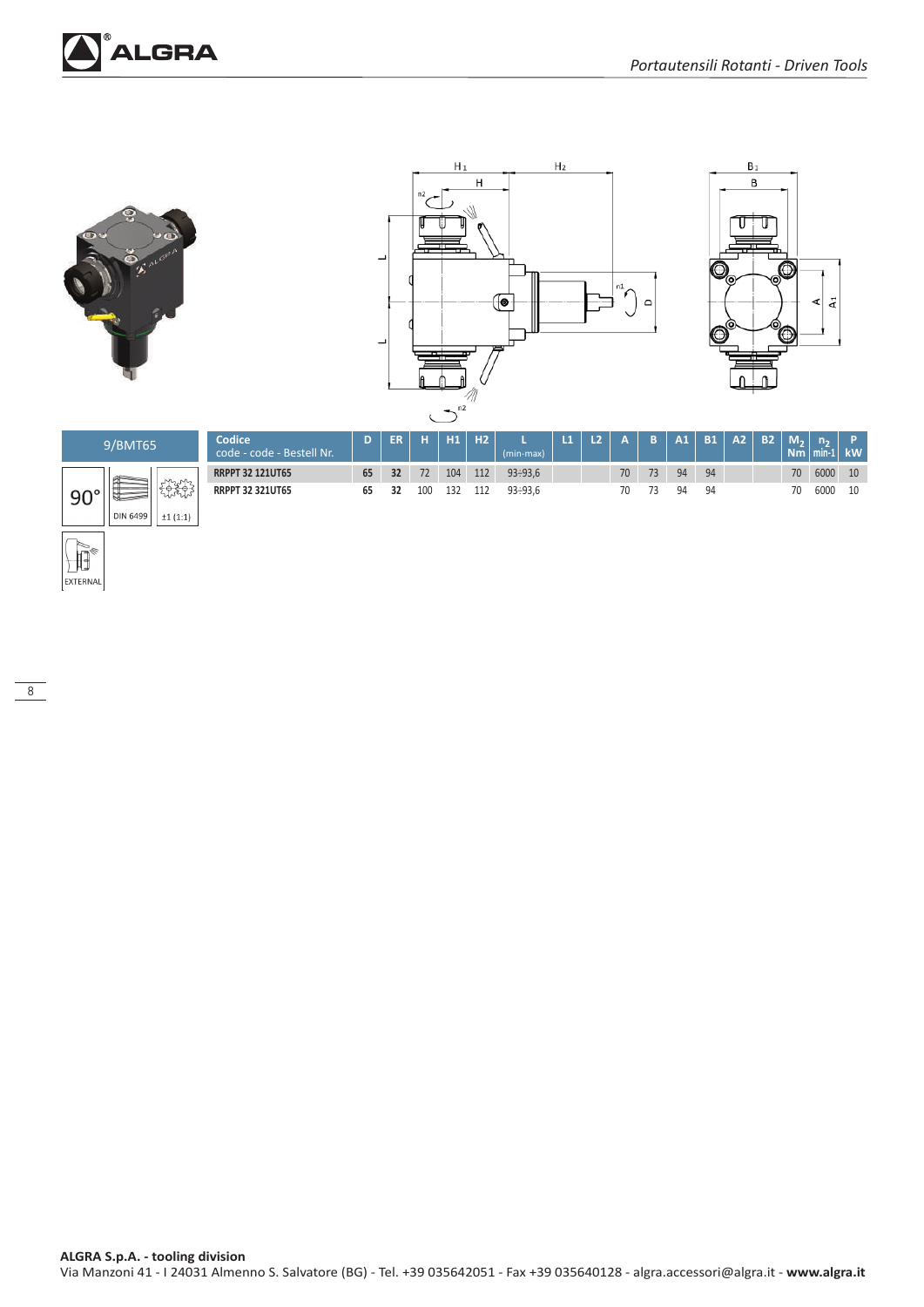

















|                                  | 11/BMT65    |                                                                                                                                                                                                                                                                                                                                                                          | Codice<br>code - code - Bestell Nr. | D  | ER | н  | <b>H1</b> | <b>H2</b> | (min-max)   | L1 | L <sub>2</sub> | A  | B  | A1 | <b>B1</b> | A2 | <b>B2</b> | M <sub>2</sub><br>Nm <sup>'</sup> | n <sub>2</sub><br>$min-1$ | P<br>kW        |
|----------------------------------|-------------|--------------------------------------------------------------------------------------------------------------------------------------------------------------------------------------------------------------------------------------------------------------------------------------------------------------------------------------------------------------------------|-------------------------------------|----|----|----|-----------|-----------|-------------|----|----------------|----|----|----|-----------|----|-----------|-----------------------------------|---------------------------|----------------|
| $1^{\pm}90^{\circ}$              | DIN 6499    | $\begin{array}{c} \displaystyle \sum_{i=1}^{n} \sum_{j=1}^{n} \sum_{j=1}^{n} \sum_{j=1}^{n} \sum_{j=1}^{n} \sum_{j=1}^{n} \sum_{j=1}^{n} \sum_{j=1}^{n} \sum_{j=1}^{n} \sum_{j=1}^{n} \sum_{j=1}^{n} \sum_{j=1}^{n} \sum_{j=1}^{n} \sum_{j=1}^{n} \sum_{j=1}^{n} \sum_{j=1}^{n} \sum_{j=1}^{n} \sum_{j=1}^{n} \sum_{j=1}^{n} \sum_{j=1}^{n} \sum_{j=1}^{n}$<br>$+1(1:1)$ | <b>ROPPS 25 131UT65</b>             | 65 | 25 | 75 | 12        | 112       | $63,5-67,2$ |    |                | 70 | 73 | 94 | 94        |    | 36,5      | 25                                | 6000                      | $\overline{4}$ |
| $\mathbb{H}^*$<br>€<br>INT./EXT. | ▭<br>80 bar | J.<br><b>Filtration</b><br>30 <sub>µm</sub>                                                                                                                                                                                                                                                                                                                              |                                     |    |    |    |           |           |             |    |                |    |    |    |           |    |           |                                   |                           |                |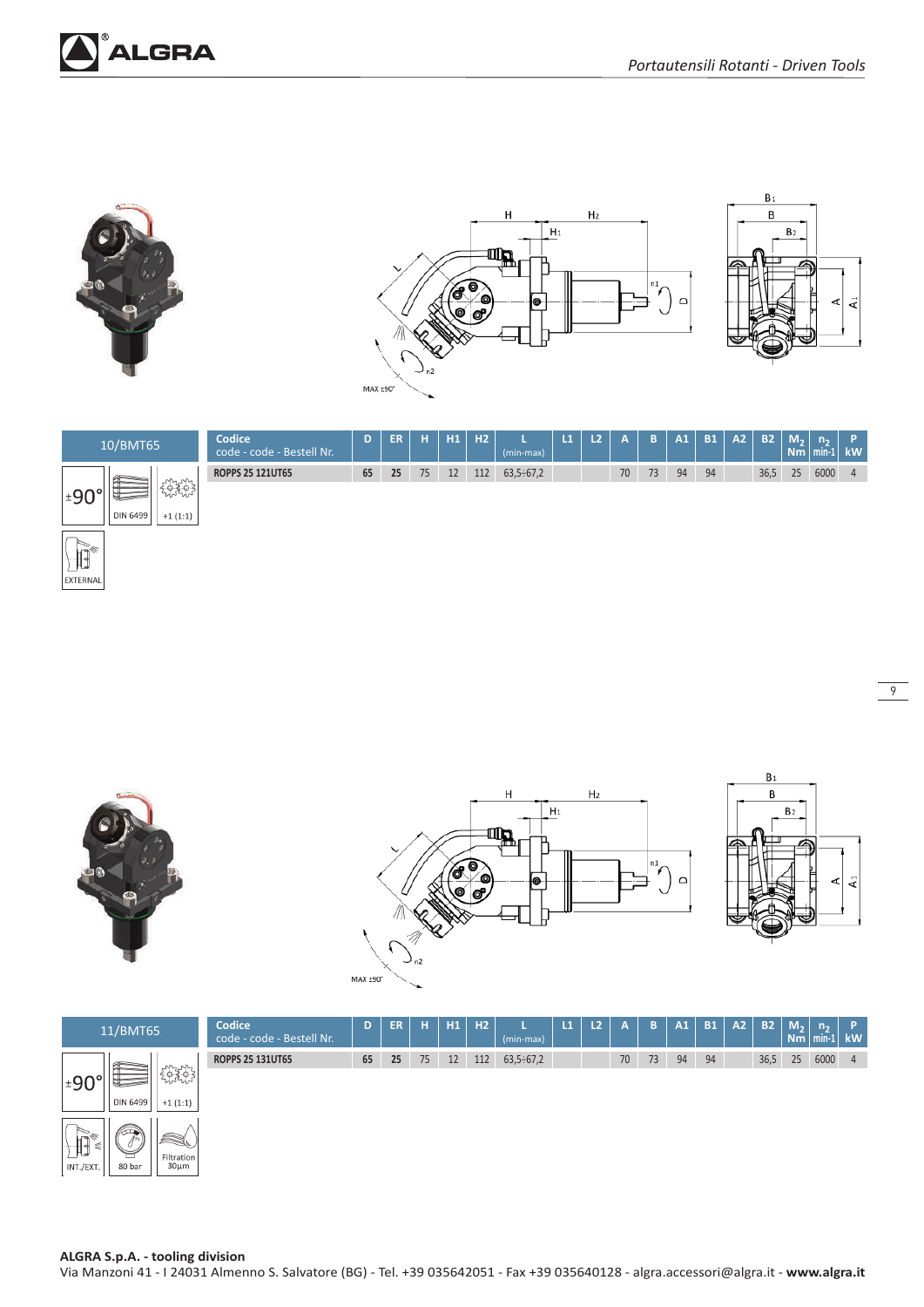







| 101/BMT65            | Codice<br>code - code - Bestell Nr. |          | U <sub>1</sub> | U <sub>2</sub> | н  | H1 | H <sub>2</sub> | H3 | А  |    | A1 | <b>B1</b> | A <sub>2</sub> | <b>B2</b> | <b>B3</b> |
|----------------------|-------------------------------------|----------|----------------|----------------|----|----|----------------|----|----|----|----|-----------|----------------|-----------|-----------|
| 90                   | E10/U 25 T65X80                     | 50       | 25             |                | 80 |    |                |    | 73 | 70 | 94 | 121       |                |           |           |
| ĶA<br>☎°<br>EXTERNAL | E10/U 1" T65X80                     | $\gamma$ | 1              |                | 80 |    |                |    | 73 | 70 | 94 | 121       |                |           |           |







|   | 102/BMT65                    | Codice<br>code - code - Bestell Nr. | U  | U1 | U <sub>2</sub> | н  | H1 | H <sub>2</sub> | H <sub>3</sub> | $\overline{A}$ |    | A1 | <b>B1</b> | A <sub>2</sub> | B <sub>2</sub> | <b>B3</b> |
|---|------------------------------|-------------------------------------|----|----|----------------|----|----|----------------|----------------|----------------|----|----|-----------|----------------|----------------|-----------|
|   | <b>PO</b>                    | E10/UD 25 T65X80                    | 50 | 25 |                | 80 |    |                |                | 73             | 70 | 94 | 148       |                | 49             | 49        |
| € | $\bullet$<br><b>EXTERNAL</b> | E10/UD 1" T65X80                    |    | 1  |                | 80 |    |                |                | ر ،            | 70 | 94 | 148       |                | 49             | 49        |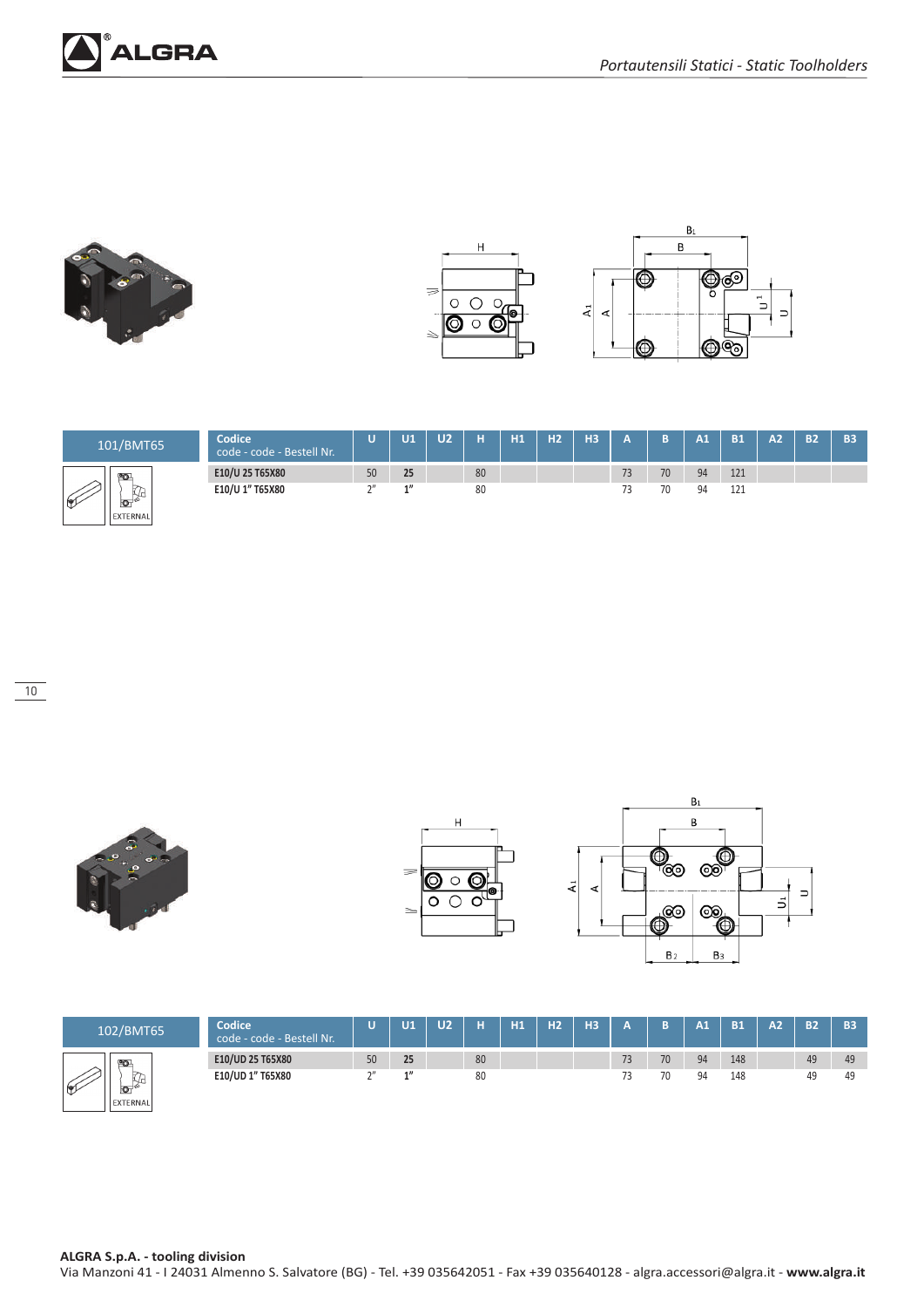



EXTERNAL

 $\bigcirc$ 

|           | Н |  |
|-----------|---|--|
|           |   |  |
| ₹         |   |  |
|           |   |  |
| $=$<br>-- |   |  |
| $\geq$    |   |  |



| 103/BMT65       | Codice<br>code - code - Bestell Nr. | T  | ΠŊ | U2 | ш  | <b>THI</b> | H2 | <b>TH3</b> |    |    | A1 | <b>B1</b> | A <sub>2</sub> | <b>B2</b> | <b>B3</b> |
|-----------------|-------------------------------------|----|----|----|----|------------|----|------------|----|----|----|-----------|----------------|-----------|-----------|
| <b>O</b>        | E10/UQ 20 T65X75                    | 20 |    |    | 75 |            |    |            | 73 | 70 | 97 | 186       | 10             |           |           |
| Ŋд<br>$\bullet$ |                                     |    |    |    |    |            |    |            |    |    |    |           |                |           |           |





| 104/BMT65             | Codice<br>code - code - Bestell Nr. |          | U1             | $\overline{1}$ | н  | H1 | <b>H2</b> | H <sub>3</sub> | A  | B  | A1 | <b>B1</b> | A <sub>2</sub> | <b>B2</b> | <b>B3</b> |
|-----------------------|-------------------------------------|----------|----------------|----------------|----|----|-----------|----------------|----|----|----|-----------|----------------|-----------|-----------|
| <b>PO</b>             | E10/UA 25 T65X70                    | 50       | 25             |                | 70 |    |           |                | 73 | 70 | 94 | 106       |                |           |           |
| $\bullet$<br>EXTERNAL | E10/UA 1" T65X70                    | $\gamma$ | 1 <sup>n</sup> |                | 70 |    |           |                | 73 | 70 | 94 | 106       |                |           |           |

**ALGRA S.p.A. - tooling division** Via Manzoni 41 - I 24031 Almenno S. Salvatore (BG) - Tel. +39 035642051 - Fax +39 035640128 - algra.accessori@algra.it - **www.algra.it**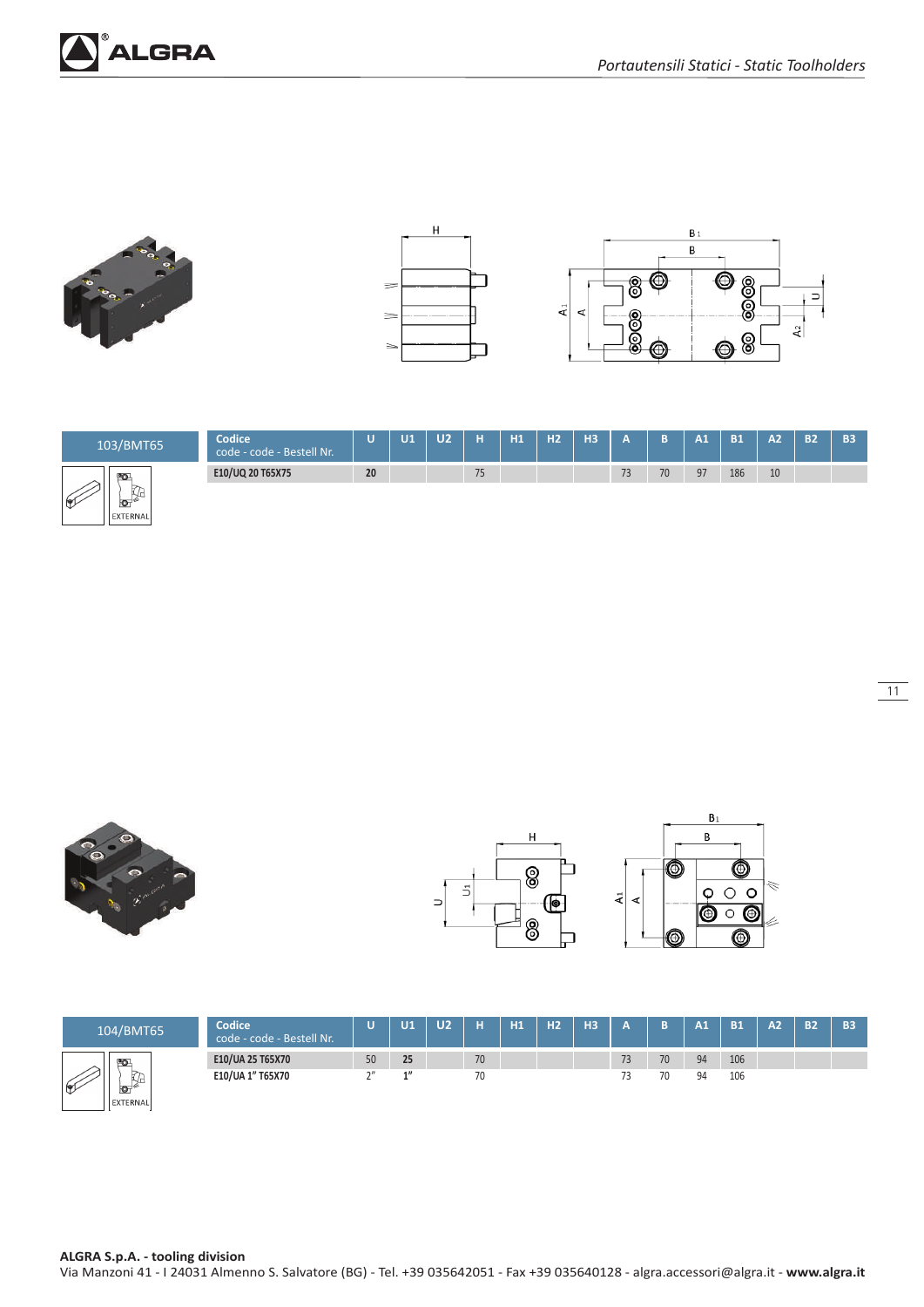



| 105/BMT65                                     | <b>Codice</b><br>code - code - Bestell Nr. | U  | U1 | U <sub>2</sub> | m  | H1 | H <sub>2</sub> | H <sub>3</sub> | $\overline{A}$ |    | A1 | <b>B1</b> | <b>A2</b> | <b>B2</b> | <b>B3</b> |
|-----------------------------------------------|--------------------------------------------|----|----|----------------|----|----|----------------|----------------|----------------|----|----|-----------|-----------|-----------|-----------|
| 90                                            | E10/TT 32 T65X80                           | 32 | 25 | 2,36           | 80 |    |                |                | 73             | 70 | 94 | 105       |           | 54,5      |           |
| ⊿<br>ΡÆ<br>C<br>$\sigma^*$<br><b>EXTERNAL</b> |                                            |    |    |                |    |    |                |                |                |    |    |           |           |           |           |







| 106/BMT65      | Codice<br>code - code - Bestell Nr. | d                | $d1$ | d2 | н   | H1  | H <sub>2</sub> | H <sub>3</sub> | $\overline{A}$ | B  | A1 | <b>B1</b> | A2 | <b>B2</b> | <b>B3</b> |
|----------------|-------------------------------------|------------------|------|----|-----|-----|----------------|----------------|----------------|----|----|-----------|----|-----------|-----------|
| 90             | E10/B 40 T65X72                     | $\emptyset$ 40   |      |    | 72  | 106 |                |                | 73             | 70 | 94 | 94        |    |           |           |
| $\mathbb{R}^3$ | E10/B 50 T65X72                     | $\emptyset$ 50   |      |    | 72  | 106 |                |                | 73             | 70 | 94 | 94        |    |           |           |
| ⊕              | E10/B 1.5" T65X72                   | $\emptyset$ 1.5" |      |    | 72  | 106 |                |                | 73             | 70 | 94 | 94        |    |           |           |
| INT./EXT.      | E10/B 2" T65X72                     | $\emptyset$ 2"   |      |    | 72  | 106 |                |                | 73             | 70 | 94 | 94        |    |           |           |
|                | E10/B 40 T65X100                    | $\emptyset$ 40   |      |    | 100 | 134 |                |                | 73             | 70 | 94 | 94        |    |           |           |
|                | E10/B 1.5" T65X100                  | $\phi$ 1.5"      |      |    | 100 | 134 |                |                | 73             | 70 | 94 | 94        |    |           |           |
|                | E10/B 40 T65X115                    | $\emptyset$ 40   |      |    | 115 | 150 |                |                | 73             | 70 | 94 | 94        |    |           |           |
|                | E10/B 1.5" T65X115                  | $\phi$ 1.5"      |      |    | 115 | 150 |                |                | 73             | 70 | 94 | 94        |    |           |           |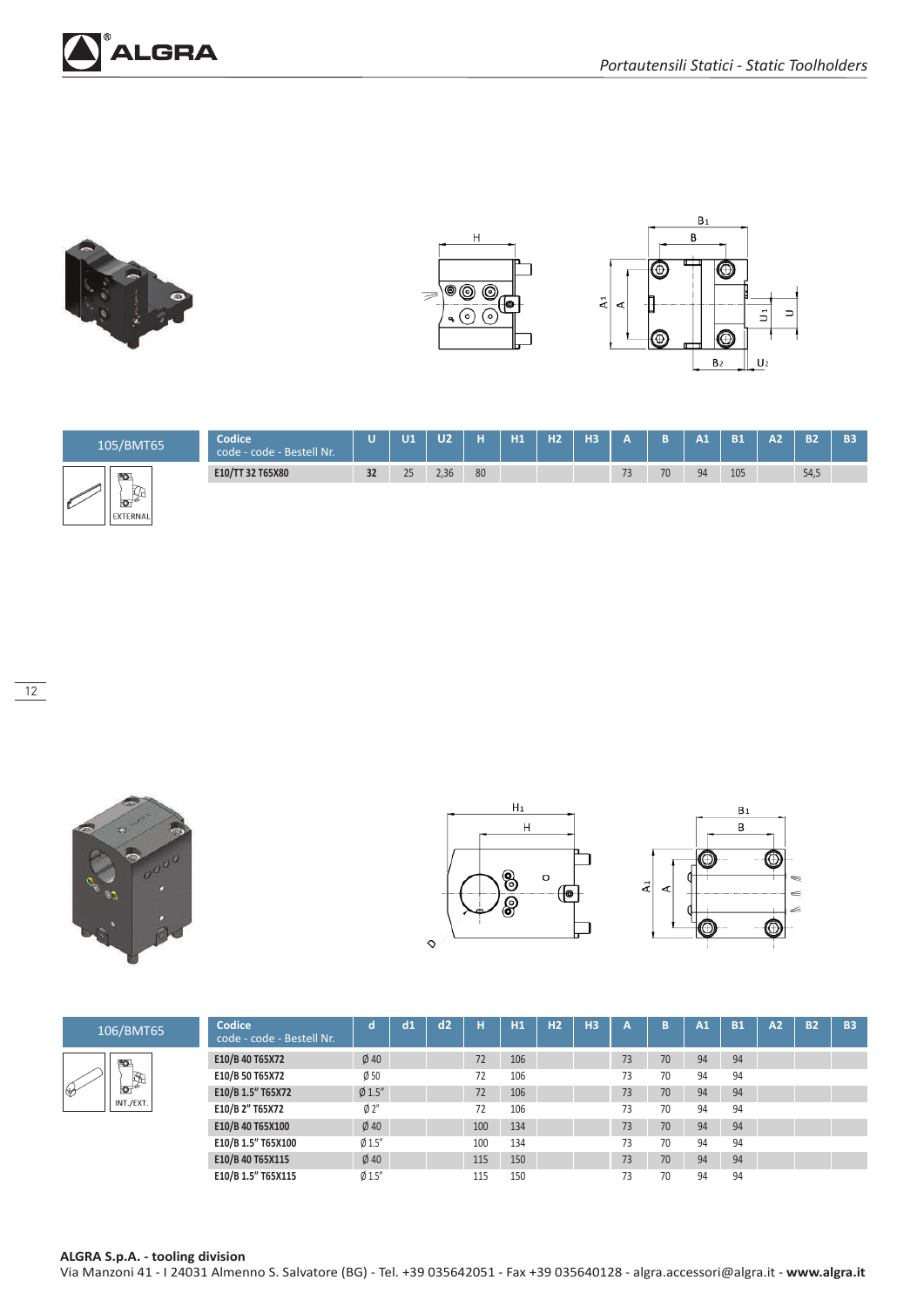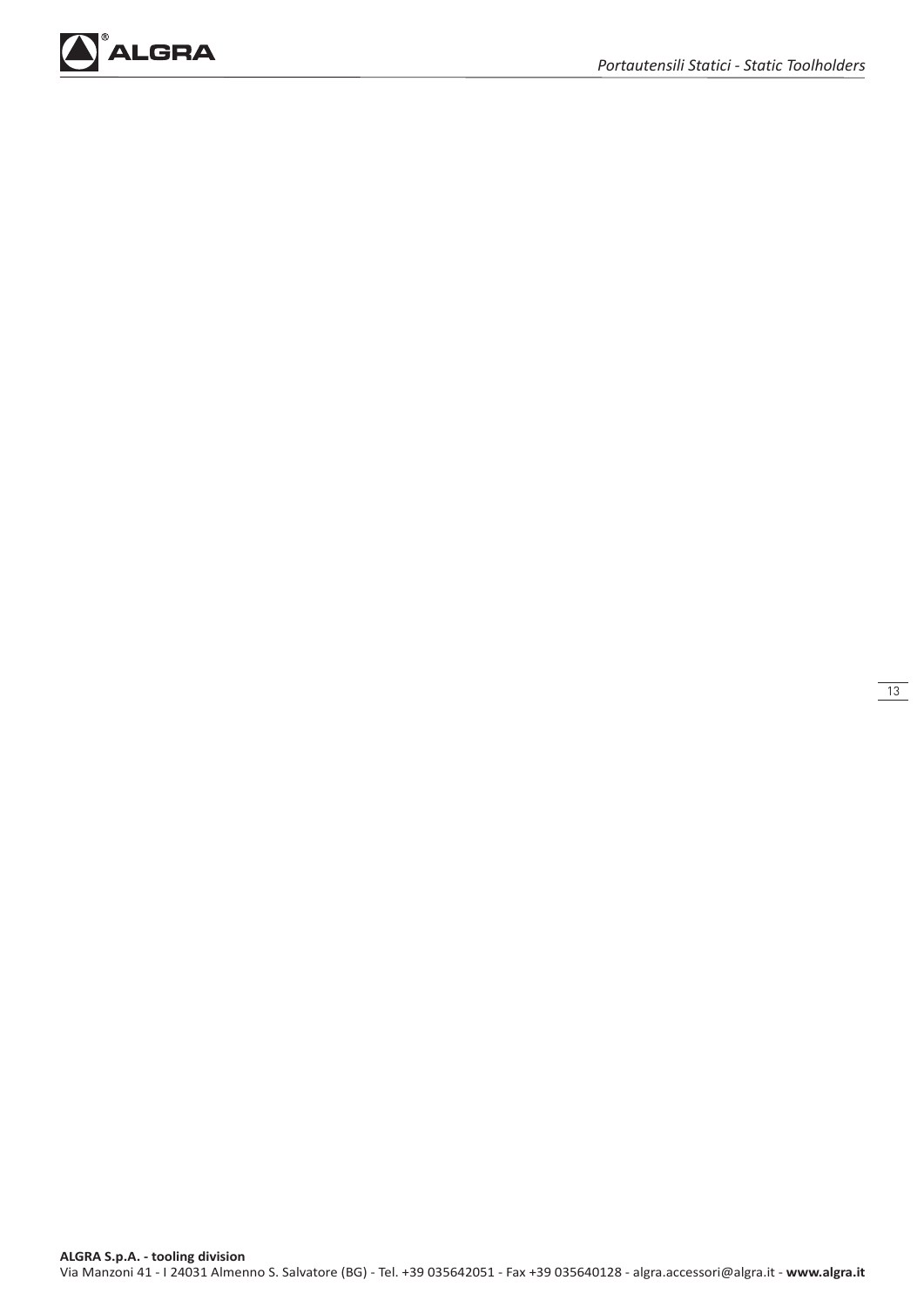

 $\overline{14}$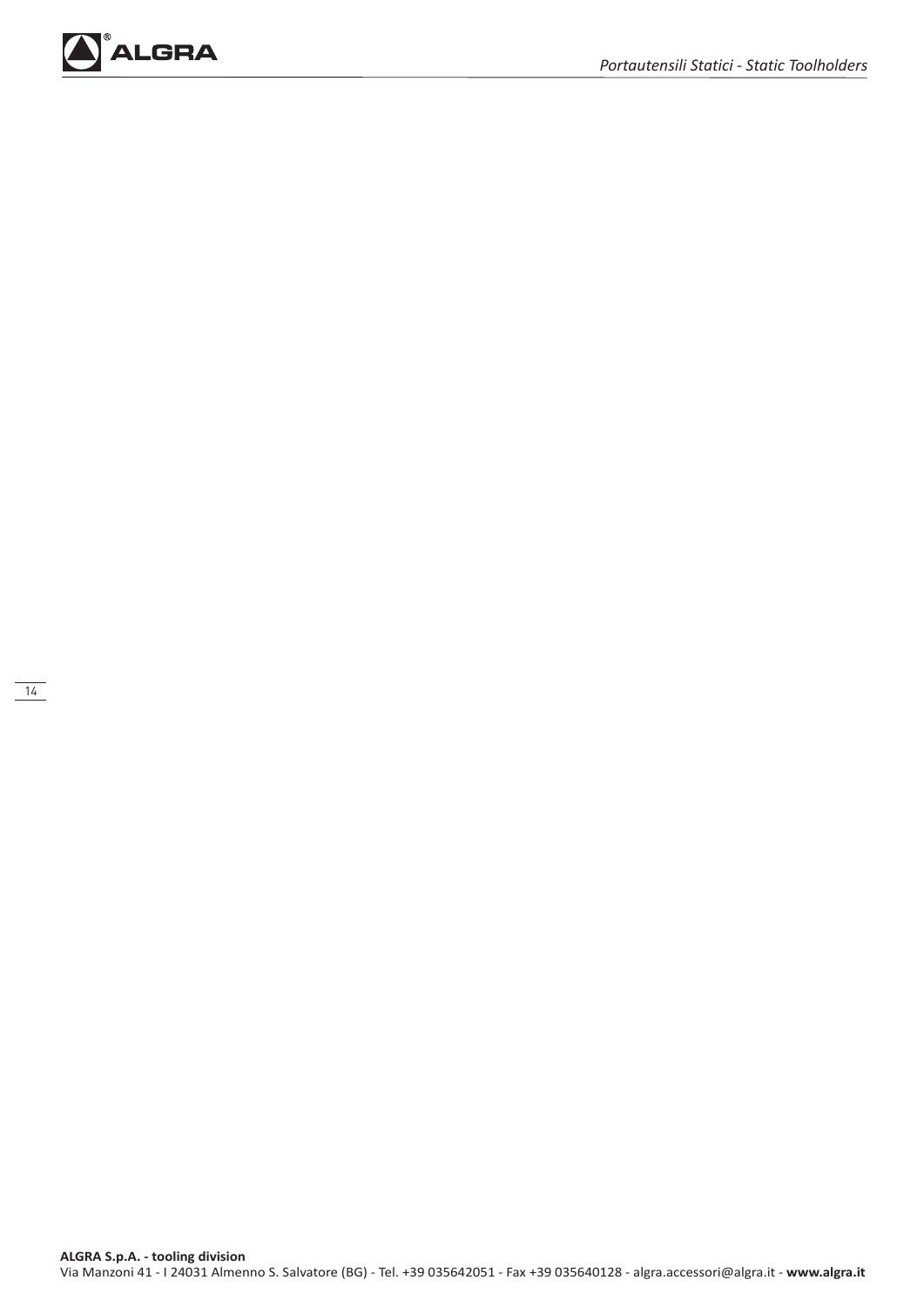## **La produzione: il lavoro** Production: work

La produzione viene sviluppata nella moderna struttura a temperatura controllata di Almenno San Salvatore, mentre negli stabilimenti di Brembilla (I-Bergamo) vengono effettuate le lavorazioni di montaggio ed assemblaggio di gruppi completi. La superficie coperta delle strutture è di mq. 15.000, dei quali mq. 1.000 sono adibiti agli uffici amministrativi, commerciali e tecnici. L'attività produttiva si svolge con l'utilizzo di impianti e macchinari CNC costantemente aggiornati alle nuove tecnologie ed in grado disviluppare le seguenti lavorazioni:

- Asportazione di truciolo • Elettroerosione
- Tornitura orizzontale e verticale
- Fresatura universale 5 assi
- Fresatura/tornitura
- Lappatura per fori e piani
- Rettifica in tondo interno ed esterno
- Rettifica in tangenziale oltre al montaggio di gruppi e sottogruppi completi.

*The production is developed in the modern, temperature controlled facility in Almenno San Salvatore, with Brembilla factories there are the assembly operations and the assembly of complete groups. The facilities covered area is of 15,000 sqm., 1,000 sqm. of which are used for the administrative commercial and technical offices. The production cycle takes place with the use of CNC fixtures and equipment constantly updated with new technologies and able to develop the following machining:*

- *• Chip machining*
- *• Electroerosion*
- *• Horizontal and vertical turning*
- *• 5-axis universal milling*
- *• Milling/turning*
- *• Lapping for holes and plane surfaces*
- *• Cylindrical internal and external grinding*
- *• Tangential grinding in addition to the assembly of complete groups and subassemblies.*







**Certificazioni: uno standard qualitativo** Certification: a quality standard

La tecnologia avanzata svolge un ruolo chiave nell'obiettivo di incrementare il proprio valore, quello dei propri prodotti, dei servizi e della capacità del personale, operando nel rispetto delle norme UNI EN ISO 9001:2008 e ISO 14001:2004. L'alto livello di sensibilità verso il rispetto delle regole di sicurezza e dell'ambiente è presente ed immediatamente percepito in tutte le strutture aziendali.

*Advanced technology plays a key role aiming to increase its value and the products, services and staff capacity value, operating in compliance with UNI EN ISO 9001:2008 and ISO 14001:2004. The high level of sensitivity towards the observance of safety rules and the environment is present and perceived immediately in all facilities.*





UNI EN ISO 9001:2008 - Cert. n° 0141 UNI EN ISO 14001:2004 - Cert. n° 0270A